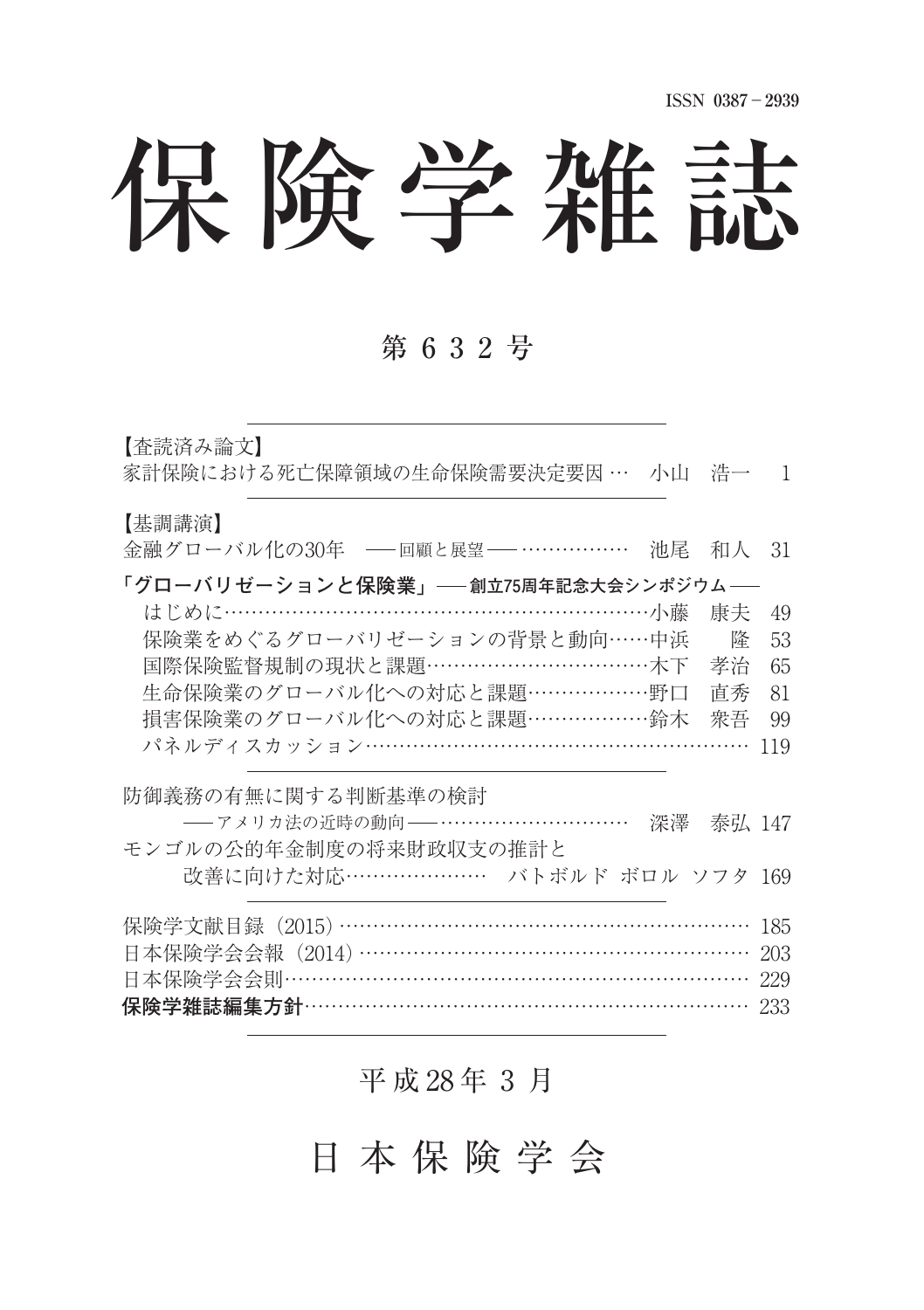| 保<br>険 学 雑 誌                                                                                                                                                                               |
|--------------------------------------------------------------------------------------------------------------------------------------------------------------------------------------------|
| 第 632 号                                                                                                                                                                                    |
| 平成28年 3 月31日<br>- 発行                                                                                                                                                                       |
| 《非壳品》                                                                                                                                                                                      |
| 編集委員<br>浜<br>降<br>中<br>石<br>則<br>Ħ.<br>成<br>河本淳<br>孝<br>澤本百合<br>潘<br>憲<br>阿<br>安 井<br>敏<br>晃<br>編 集 兼<br>本 保 険 学<br>E<br>会<br>発 行 者<br>  50101-8335  東京都千代田区神田淡路町2−9<br>公益財団法人捐害保険事業総合研究所内 |
|                                                                                                                                                                                            |
| 本保険学会<br>発 行 所<br>Ħ                                                                                                                                                                        |
| 東京都千代田区神田淡路町2-9<br>ক্ত101-8335<br>公益財団法人損害保険事業総合研究所内<br>話 $(03)$ 3255 - 5511<br>雷<br>振替口座 00160-8-607601                                                                                   |

印刷所 株式会社 松 涛 企 画 〠101-0051 東京都千代田区神田神保町 2 - 44 5 階